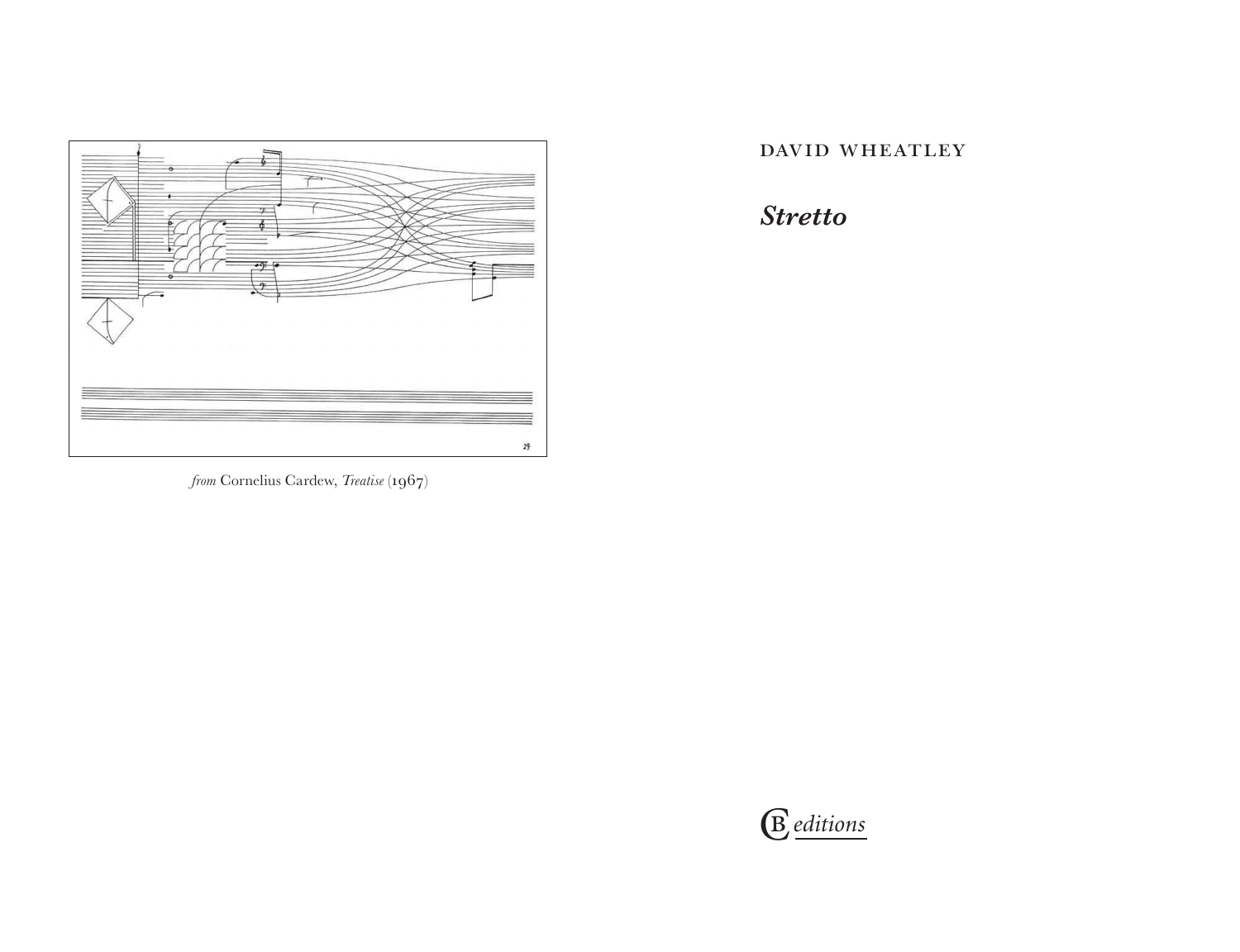For Alec Finlay

First published in 2022 by CB editions 146 Percy Road London w12 9ql www.cbeditions.com

All rights reserved

© David Wheatley, 2022

The right of David Wheatley to be identified as author of this work has been asserted in accordance with the Copyright, Designs and Patents Act, 1988

Printed in England by Blissetts, Brentford, tw8 9ex

isbn 978–1–909585–46–1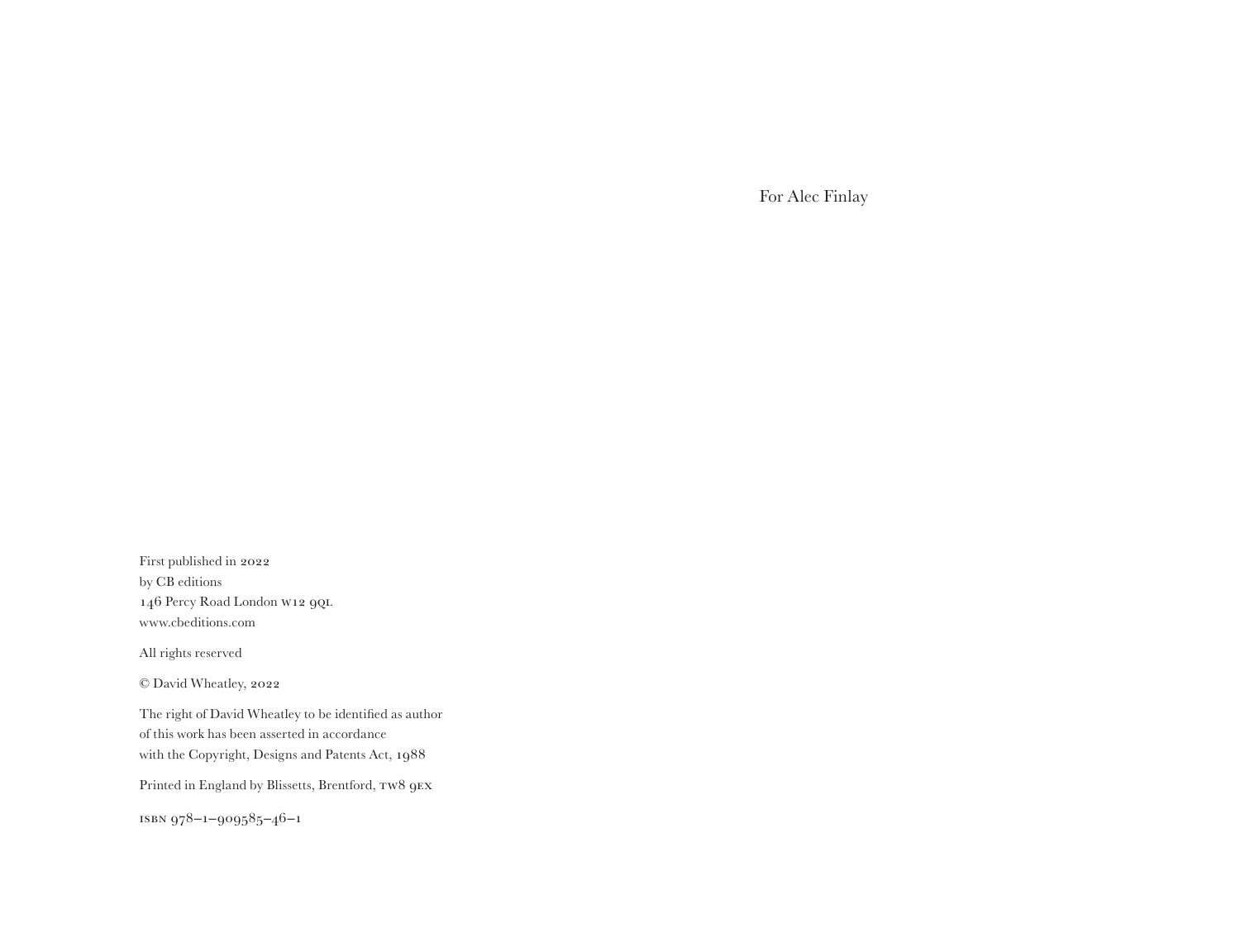## **§ 1**

The more difficult it becomes to deny the failure of my years abroad, the more my thoughts return to the memory of a mountain village on a reservoir in the region of my youth. I say 'my long years abroad', though I write from there now and hardly think of it as abroad anymore; it is simply where I happen to be. But this too is a part of my failure, for reasons that will become apparent. A phrase such as 'the failure of my years abroad' sounds melodramatic, and in returning to my childhood I may give the sense that it holds the key to that failure. Not so. But their connection is nevertheless real, unlikely though this may appear. The village lies in the western portion of the mountain range that defined my early years, on an artificially created reservoir. The village is approached on more than one side by a causeway, and lies on a strip of land that, it too, is narrow and elongated, lending itself to the spread-out pattern of roadside dwellings common in that part of the world. Arriving early by bicycle one morning, I notice a parish church built in a style I recognise as deriving from the southern United States. Later I would learn that local stonemasons had travelled to New Mexico, where their skills were much in demand, and on their return home had brought that state's distinctive church architecture with them. Though not religious, I rarely passed a church in those days without looking inside, make of this what you will. Imagine my surprise then to find a series of stainedglass windows therein by a well-known early twentieth-century artist. Of the two panels, perhaps the more striking is the one depicting the Virgin Mary. The upper half of her body gives way to a series of jewels in a manner I associate with the cover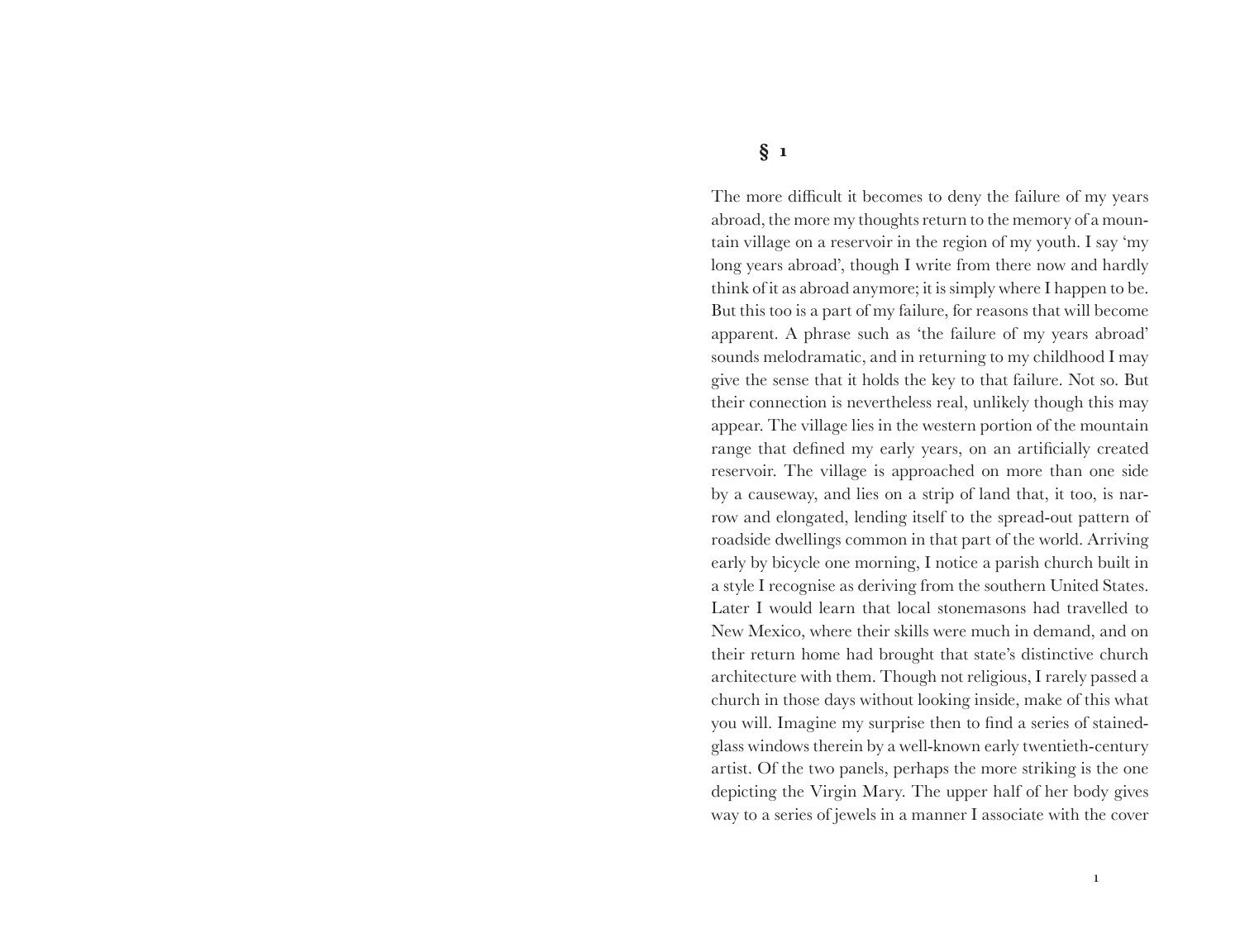of a medieval psaltery, though all the more brilliant in this case for their frame of black. I sit for a time in contemplation, noting the lack of similarity between this Virgin Mary and her more formulaic representations. I have stated that I am not religious, but find my response to the window crystallising into a standoff between light and dark. It is a dull autumn day, and amid so much encircling gloom I have discovered a window of light. It seems crucially important, therefore, and for this moment at least possible, that I pass through the window to whatever lies beyond. And so I do, imaginatively at least. The effects of this resolution have continued to unfold down well beyond that moment, while also leading me to the failure recorded in my opening sentence. How this came about will form the burden of the notes that follow.

## **§ 2**

As I write these words, I turn my left hand over and study the lines of scar tissue on the edge of my palm where I put my hand through a window as a boy. We had returned home from an outing, and I bounded up the path before slamming into the window. The glass was frosted, but behind it I remember a light that must have been left on in our absence. I do not recall the aftermath of my accident, painful though it must have been. Ever since then I have thought of windows as sites of opportunity but danger too. Years later, I am reading a volume on rhetorical tropes and encounter one called, I believe, metalepsis. It involves the passage from one narrative frame to another, as when a film begins with a page from a book, showing the words spoken by the narrator, with an illustration of for instance a house or some skaters on a lake, before the illustration comes to life and we enter into its world. This convention is normally used sparingly, but I have found myself drawn to works of art where this becomes the norm. We become habituated to one narrative world only for it to be yanked away, as we pass through the window, and then the whole process repeats itself, and we realise that the book is transition and only transition, not the merely standing still, the merely being there. But I am getting ahead of myself. Around the time I was studying these rhetorical tropes, I had become aware of another installation by the stained-glass artist, in a museum in the city where I was a student. It is a series of windows responding to the work of a famous Romantic poet who had died young. The setting is desolate and wintry. A young man has come to a castle on a surreptitious visit to his lover, with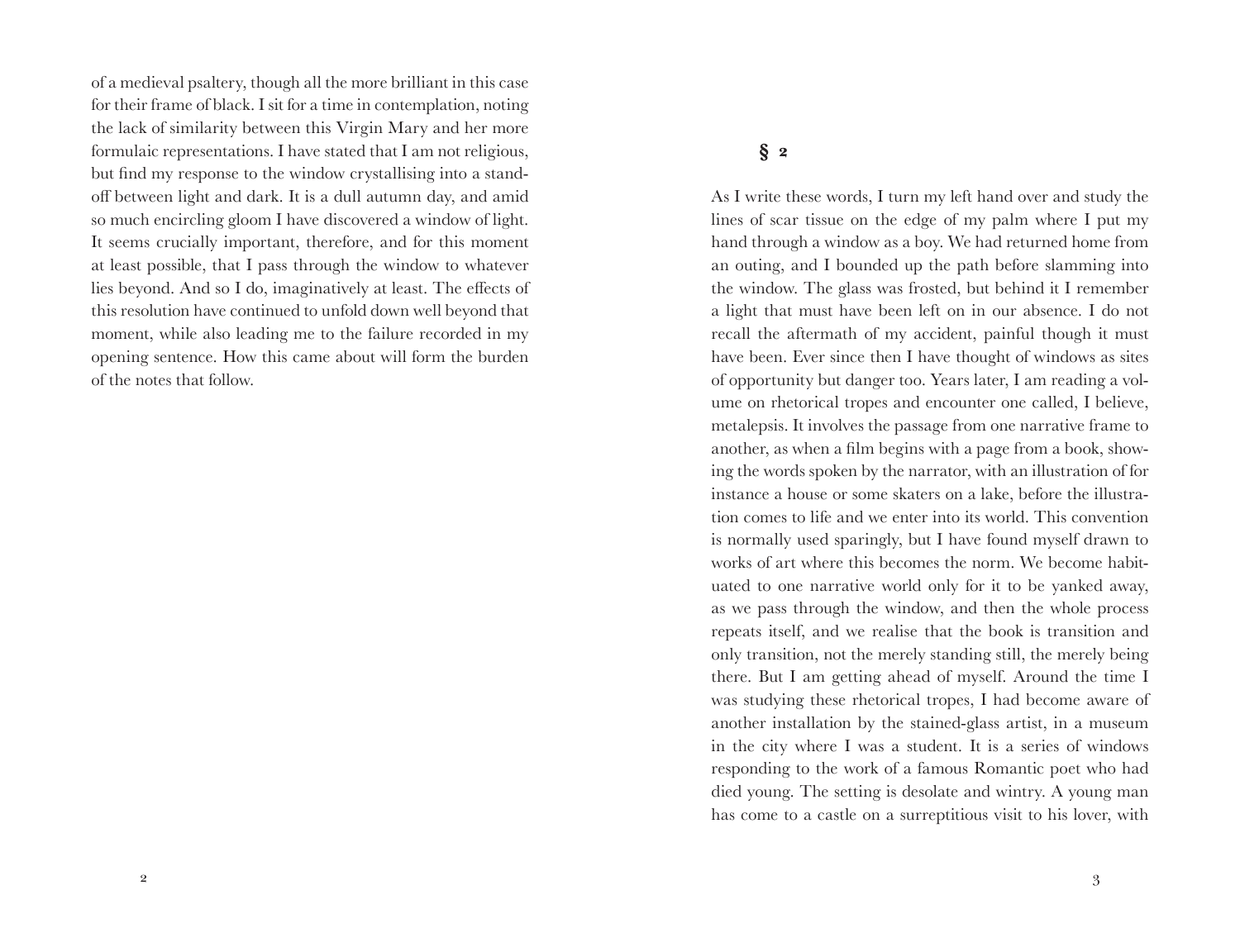whom he will elope. It is the eve of St Agnes, and the woman believes she will receive a dream vision of her future husband. The fantastical atmosphere makes dream and reality hard to tell apart, and the stained-glass installation reaches its apogee of narcotising intrigue when it shows the young woman lying beautifully asleep under a stained-glass window, which is to say a window within a window. The artwork has a room to itself in the gallery, and the feeling (by now familiar to me, indeed a sensation constantly on my mind) of passing into an imaginative dreamworld never fails to work its gaudy magic. With the window within the window, however, this effect is doubled to a state of exquisite intensity. The lovers are united and ride away together unnoticed. At the death, the poem jolts us back to workaday reality with an image of its ancient beadsman who 'after thousand aves told/For aye unsought for slept among his ashes cold', words I carry with me back onto the brisk streets of the capital outside. Here is a peculiar conflict. Does the window within the window add an extra layer of protection, sheltering us further and deeper inside its vision? Or did it make the return to the reality outside the artwork all the more painful when it comes, as it inevitably must? 'For aye unsought for slept among his ashes cold': I speak the line again, and am again that young man wavering undecided on that brink.

## **§ 3**

All over the city where I study, the populace finds its own portals into concealed realities, every few yards or so, or so it seems, in the form of pub doors. Though not much of an drinker at this time, I am familiar with a poster to be seen in city pubs of the famous writers of my homeland, all men, and many with reputations as legendary drinkers at this or that local establishment. Yet my own fancy, I find, is taken by a writer not on this poster – another nineteenth-century poet, who lived and died in the city without ever (hardly) leaving it, but succeeded in leaving almost no physical trace of his existence. Making a pilgrimage to his birthplace, I find it bisected by a busy modern road, while on a later visit I find the plaque on the wall marking his birth has vanished. His enormous output is almost entirely lacking in anything resembling topographical descriptions of the city. This seems strangely at odds – for an alcoholic poet, as he was – with the male-bonding and love of the local that defines the culture of drinking. He did compose an essay, in 1832, describing a trip to a pub called The Shades, which no longer exists, in which any prospect of bibulous camaraderie misfires. Observing a fellow drinker from a distance, he begins to speculate feverishly as to his identity, believing him to be a necromancer. He fantasises that the drinker's nose is growing, threatening to cover 'every square of vacant space in the vacant metropolis.' He then passes out and awakens at home in bed with a doctor in attendance. The essay describes an anti-portal, or inside-out portal, throwing the poet back on himself in a world where even a banal drinking session with a crony defies all realist representation. In subsequent years I would come to spend more